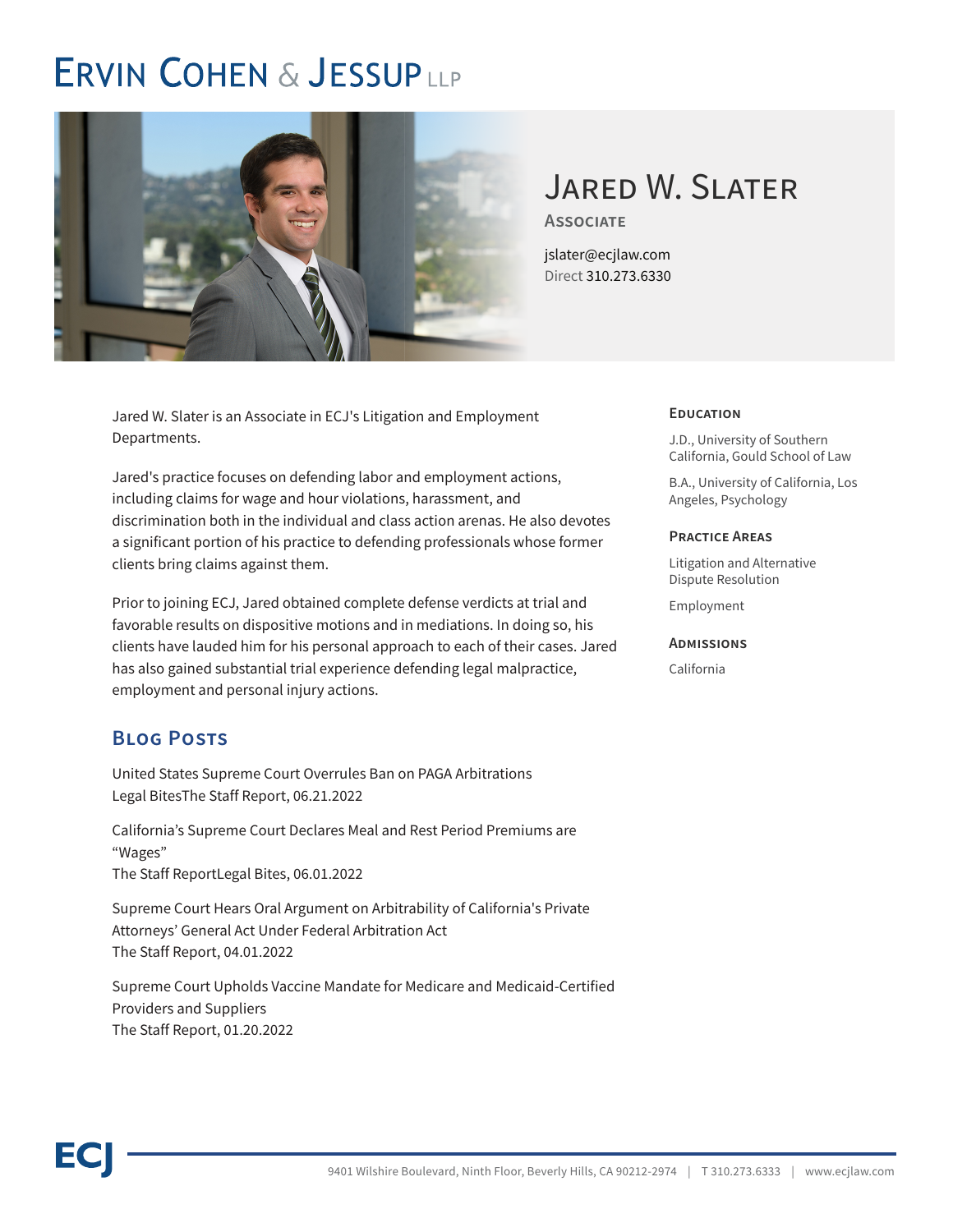# **ERVIN COHEN & JESSUPLLP**

Jared W. Slater

United States Supreme Court Imposes Stay on OSHA Vaccine Mandate The Staff Report, 01.13.2022

Los Angeles County Tightens Mask Mandates for Employers The Staff Report, 01.07.2022

Mandatory Arbitration Agreements in California: Down, But Possibly Not Out The Staff Report, 12.27.2021

Recent Private Attorneys General Act Reform Efforts The Staff Report, 12.22.2021

New Private Attorneys General Act Developments The Staff Report, 12.15.2021

Following COVID-19 Related Guidance Just Became Easier for Employers The Staff Report, 12.14.2021

Senate Bill 762: Another Tall Hurdle for Employers Seeking Arbitration The Staff Report, 12.13.2021

Changes To Statutory Covid-19 Exposure Notice and Reporting Requirements Legal Bites, 11.18.2021

SB 639: The Hidden Cost of Phasing Out Certificate Programs for Workers With Disabilities The Staff ReportLegal Bites, 11.15.2021

New Law Enhances Labor Commissioner's Ability to Lien Employer Real Property The Staff Report, 11.11.2021

Mandatory Arbitration Agreements are Unenforceable in California, Again The Staff Report, 09.17.2021

President Biden Issues COVID-19 Vaccine Mandate on Federal and Private Employers The Staff ReportLegal Bites, 09.09.2021

California Supreme Court Issues Retroactive Decision on Calculating Meal and Rest Break Premium Pay Legal Bites, 07.19.2021

California Supreme Court Signals the End for Rounding Meal Break Time Legal Bites, 05.10.2021